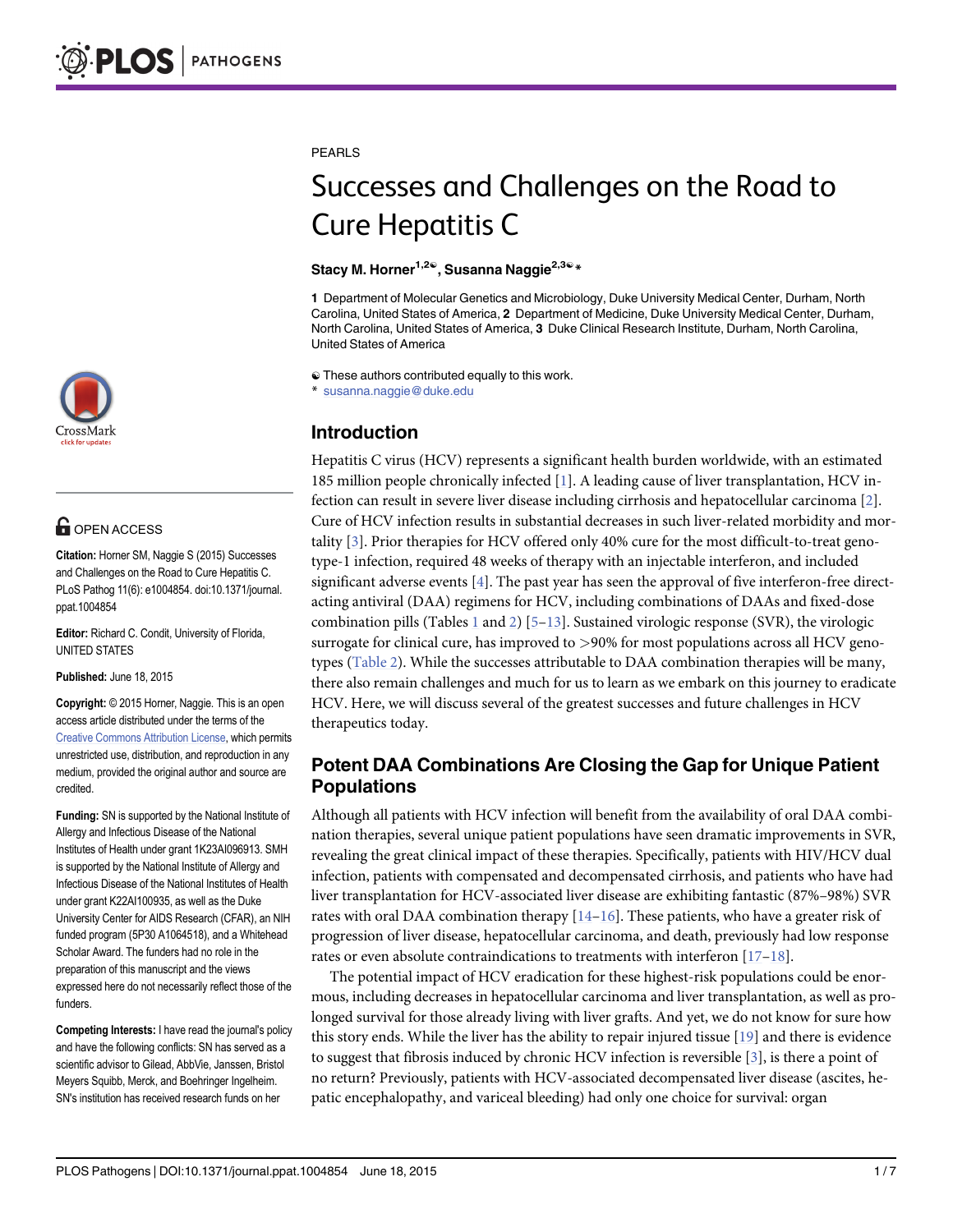<span id="page-1-0"></span>behalf from Gilead, AbbVie, Bristol Meyers Squibb, and Janssen. This does not alter our adherence to all PLOS policies on sharing data and materials.

transplantation. Is viral eradication enough to change their fate? The largest study to date in patients with decompensated cirrhosis reported SVR of nearly 90% with a DAA combination regimen [\[15\]](#page-5-0). Importantly, the study also reported on improvement in serum markers of synthetic liver function for a majority  $($  > 50%) of patients at post-treatment week 4. Whether these improvements translate to improved clinical outcomes over time remains to be seen, but there is reason for optimism.

## HCV Genotype Diversity Has Complicated the Search for a Pangenotypic Regimen

HCV is a positive-stranded RNA virus. Its 9.6-kb genome is translated into a polyprotein that is processed into structural and nonstructural (NS; including NS3, NS4A, NS4B, NS5A, and NS5B) proteins ([Fig 1](#page-2-0)) [\[20\]](#page-6-0). The NS proteins are the targets for the current approved DAA, including NS3–4A protease inhibitors (PI), NS5A inhibitors, and NS5B nucleot(s)ide (NA) and non-nucleoside (NNA) analogues [\(Table 3\)](#page-3-0). A major challenge to the design and implementation of DAA for HCV is the incredible genetic diversity of HCV. HCV contains six major genotypes, as defined by phylogenetic and sequence analysis of the viral genome. These genotypes vary by 30%–35% at the nucleotide level and contain nearly 70 subtypes [\[20\]](#page-6-0). Clinically, this genetic diversity has translated into different regimens based on genotype and even subtype (1a versus 1b).

The ideal HCV DAA regimen would have pangenotype efficacy. However, because of the viral genetic diversity and mechanisms of action of the DAAs, this has been difficult to achieve. Of the five interferon-free DAA regimens available in either the United States or Europe, only two have been approved as pangenotypic regimens. The regimen of sofosbuvir, a first-in-class NA, and ribavirin was approved for genotypes 1–4 and has in vivo evidence to support efficacy in genotypes 5 and 6  $[13]$  $[13]$ . While this regimen remains the standard of care for genotypes 2 and 3, its efficacy was suboptimal in the most common HCV genotype in the US, genotype 1. Daclatasvir, a pangenotypic NS5A inhibitor, when combined with sofosbuvir, provides the most potent pangenotypic activity to date and was approved in Europe for genotypes 1–4. Daclatasvir has good activity against genotype 3 and maintains activity against genotype 2

| Regimen                                                                                                                                                                                                                                | <b>DAA Mechanism of Action</b>                                             | Approved<br>Genotype<br>Coverage |
|----------------------------------------------------------------------------------------------------------------------------------------------------------------------------------------------------------------------------------------|----------------------------------------------------------------------------|----------------------------------|
| <b>Daclatasvir + Asunaprevir</b> (24 weeks regardless of cirrhosis or prior treatment<br>experience) [5,6]                                                                                                                             | NS5A inhibitor + NS3-4A protease<br>inhibitor                              | 1 <sub>b</sub>                   |
| <b>Daclatasvir + sofosbuvir ± ribavirin</b> (12 weeks for GT1 and GT4 in patients without<br>cirrhosis, 24 weeks for GT1 and GT4 with compensated cirrhosis, 24 weeks for GT3<br>with prior treatment experience or cirrhosis) $[7-9]$ | NS5A inhibitor + NS5B nucleotide inhibitor                                 | $1 - 4$                          |
| Ledipasvir/sofosbuvir (12 weeks except in treatment-experienced patients with<br>cirrhosis, who receive either 12 weeks with ribavirin or 24 weeks* without) [10]                                                                      | NS5A inhibitor/NS5B nucleotide inhibitor                                   |                                  |
| Paritaprevir/ritonavir/ombitasvir + dasabuvir ± ribavirin (12 weeks except in all<br>GT1a-infected patients with cirrhosis; all GT1a patients receive ribavirin, and only<br>GT1b patients with cirrhosis receive ribavirin) [11]      | NS3-4A protease inhibitor/NS5A inhibitor<br>+ NS5B nonnucleoside inhibitor |                                  |
| <b>Simeprevir + sofosbuvir</b> (12 weeks except in all patients with cirrhosis, who receive<br>24 weeks <sup>*</sup> ) [12]                                                                                                            | NS3-4A protease inhibitor + NS5B<br>nucleotide inhibitor                   |                                  |
| Sofosbuvir + ribavirin (12 weeks for GT2 infection, 24 weeks* for GT1 and GT3<br>infection) [13]                                                                                                                                       | NS5B nucleotide inhibitor                                                  | $1 - 3$                          |

\*24 weeks of treatment; DAA, direct-acting antiviral; GT1 (a/b), genotype-1; GT2, genotype-2; GT3, genotype-3

doi:10.1371/journal.ppat.1004854.t001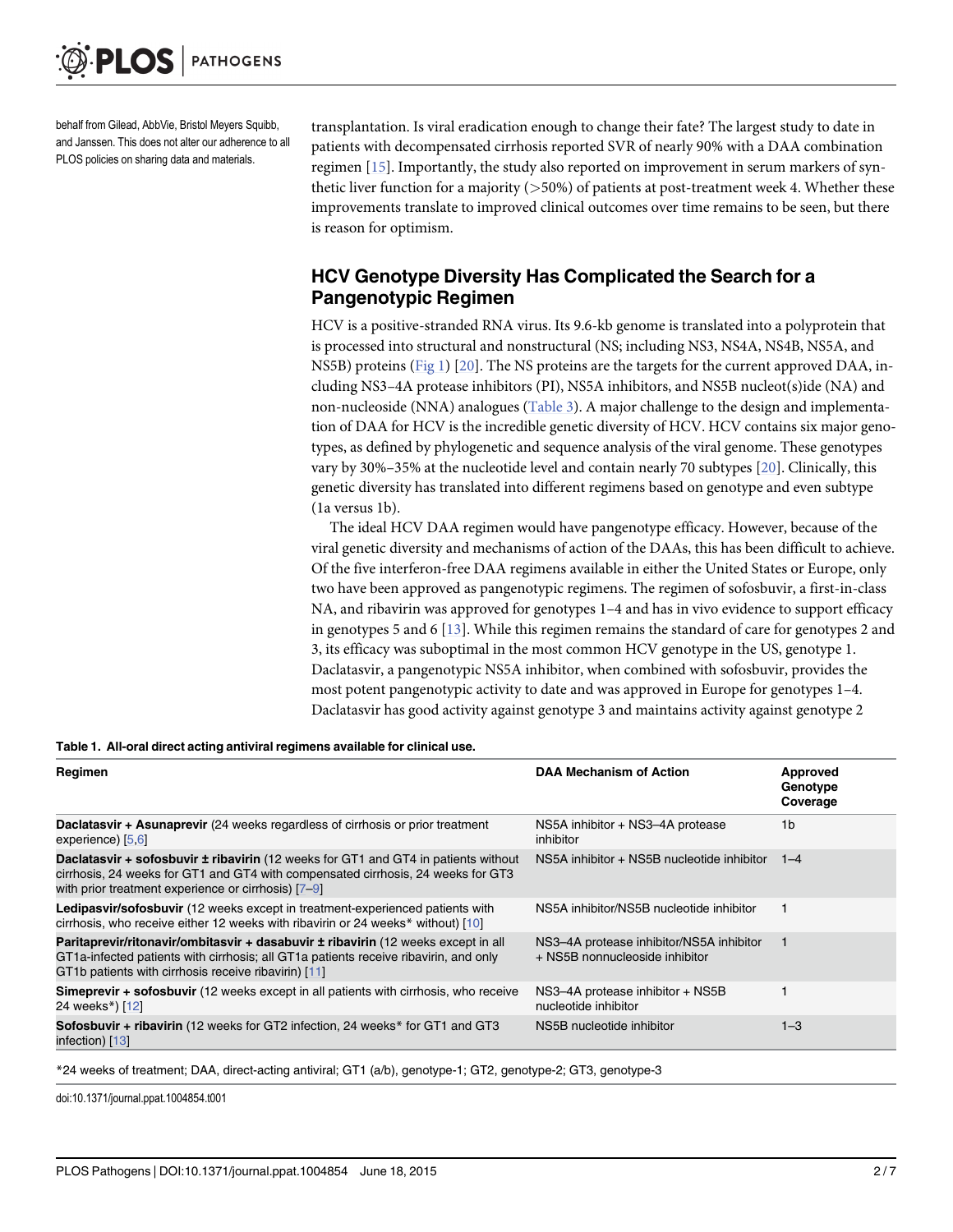#### <span id="page-2-0"></span>[Table 2.](#page-0-0) Sustained virologic response for all-oral direct acting antiviral regimens.

| Regimen                                                      |                             | <b>Treatment</b><br><b>Naïve</b> | <b>Treatment</b><br><b>Experienced</b> | <b>Treatment-Naïve</b><br><b>Cirrhosis</b> | <b>Treatment-Experienced</b><br><b>Cirrhosis</b> |
|--------------------------------------------------------------|-----------------------------|----------------------------------|----------------------------------------|--------------------------------------------|--------------------------------------------------|
| Daclatasvir + Asunaprevir                                    | Japan<br>GT <sub>1</sub> b  | $87%+$                           | 81%                                    | N/A                                        | N/A                                              |
|                                                              | Global<br>GT <sub>1</sub> b | 90%                              | 82%                                    |                                            |                                                  |
| Daclatasvir + sofosbuvir ± ribavirin                         | GT <sub>1a</sub>            | 96%                              | 97%                                    | $\blacksquare$                             |                                                  |
|                                                              | GT <sub>1b</sub>            | 100%                             | 100%                                   | $\blacksquare$                             | $\overline{\phantom{a}}$                         |
|                                                              | GT <sub>2</sub>             | $92\%*$                          | $\sim$                                 | $\blacksquare$                             | $\blacksquare$                                   |
|                                                              | GT <sub>3</sub>             | 90%                              | 86%                                    | 58%                                        | 69%                                              |
| Ledipasvir/sofosbuvir                                        | GT <sub>1</sub>             | $\sim$                           | $\sim$ 100 $\mu$                       | 94%                                        | 100%                                             |
|                                                              | GT <sub>1a</sub>            | 98%                              | 95%                                    | $\blacksquare$                             | ۰.                                               |
|                                                              | GT <sub>1</sub> b           | 100%                             | 87%                                    | $\blacksquare$                             | $\overline{\phantom{a}}$                         |
| Paritaprevir/ritonavir/ombitasvir<br>+ dasabuvir ± ribavirin | GT <sub>1</sub>             | ٠                                |                                        | $94\%*$                                    | $92\%*$                                          |
|                                                              | GT <sub>1a</sub>            | 97%                              | 96%                                    | $\blacksquare$                             | $\overline{\phantom{a}}$                         |
|                                                              | GT <sub>1b</sub>            | 100%                             | 100%                                   | ۰.                                         |                                                  |
| Simeprevir + sofosbuvir                                      | GT <sub>1</sub>             | 94%                              |                                        | 100%*                                      | $93\%*$                                          |
|                                                              | GT <sub>1a</sub>            | ۰.                               | 89%                                    | $\blacksquare$                             |                                                  |
|                                                              | GT <sub>1</sub> b           | Ξ.                               | 94%                                    | $\overline{\phantom{0}}$                   |                                                  |
| Sofosbuvir + ribavirin                                       | GT <sub>1</sub>             | ۰.                               |                                        | $60\%*$                                    | ۰.                                               |
|                                                              | GT <sub>1a</sub>            | $82\%*$                          | $\blacksquare$                         | $\blacksquare$                             |                                                  |
|                                                              | GT <sub>1b</sub>            | 54%*                             | $\sim$                                 | $\blacksquare$                             | $\blacksquare$                                   |
|                                                              | GT <sub>2</sub>             | 95%                              | 86%                                    | 86%                                        | 72%                                              |
|                                                              | GT <sub>3</sub>             | 93%*                             | 77%*                                   | 92%*                                       | $60\%*$                                          |

+ Interferon ineligible/intolerant;

\*24 weeks of treatment; GT1 (a/b), genotype-1; GT2, genotype-2; GT3, genotype-3; N/A, not available

doi:10.1371/journal.ppat.1004854.t002

Structural proteins

Nonstructural proteins

|      | <b>NS4A</b>    |                |    |            |                                                      |                  |                     |                                    |                                        |
|------|----------------|----------------|----|------------|------------------------------------------------------|------------------|---------------------|------------------------------------|----------------------------------------|
| core | F <sub>1</sub> | E <sub>2</sub> | p7 | <b>NS2</b> | <b>NS3</b>                                           |                  | NS4B<br><b>NS5A</b> |                                    | <b>NS5B</b>                            |
|      |                |                |    |            | Serine protease,<br>helicase, and<br>assembly factor | NS3<br>co-factor |                     | Replication and<br>assembly factor | <b>RNA-dependent RNA</b><br>polymerase |

[Fig 1. T](#page-1-0)he HCV proteins. The HCV polyprotein is processed into the structural and nonstructural proteins of the virus, as shown here. The NS3–4A, NS5A, and NS5B proteins, all targets of newly developed direct-acting antivirals for HCV, are highlighted in red and their major functions described.

doi:10.1371/journal.ppat.1004854.g001

polymorphisms [\[7](#page-5-0)]. Unfortunately, the recently reported efficacy of 12 weeks of this regimen in genotype 3 cirrhotic patients was quite poor  $[8]$  $[8]$  $[8]$ . Other DAA regimens either lack pangenotypic coverage or have pangenotypic activity but lack clinical data in all genotypes. Ledipasvir, an NS5A inhibitor approved in combination with sofosbuvir, loses activity for a majority of genotype 2 infections because of a common NS5A polymorphism and has suboptimal in vitro activity versus genotype 3 [[10](#page-5-0)]. Simeprevir, a first-generation PI approved in combination with sofosbuvir, has limited activity versus genotype 3 and has not been studied in humans for genotypes 2, 5, or 6, although it has in vitro activity [\[21\]](#page-6-0). The most recently approved regimen,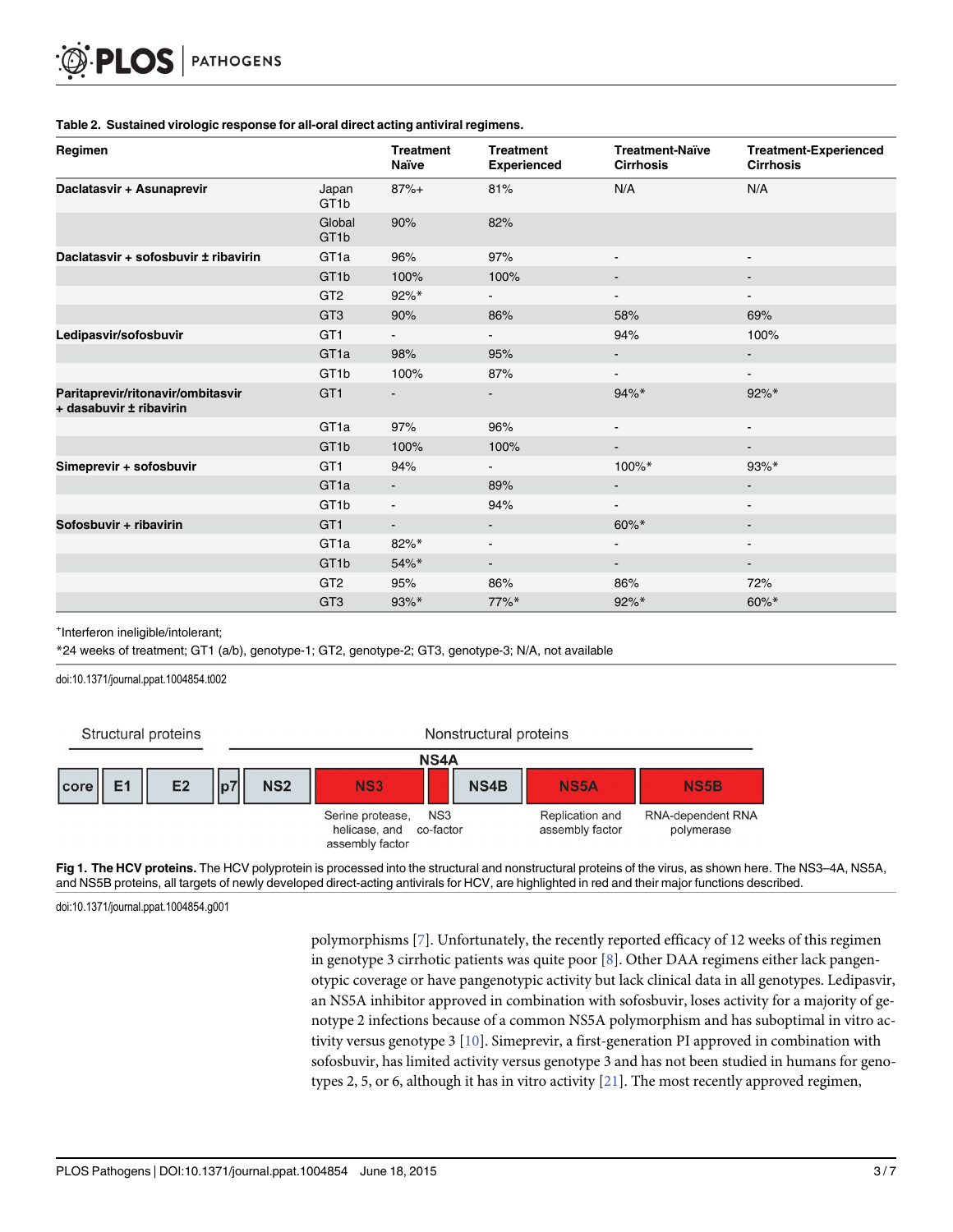| Direct-Acting<br><b>Antivirals</b>                    | Drug Type                   | <b>Mechanism of Action</b>                                                  | <b>Genotype Coverage</b>                           | <b>Efficacy</b>   | <b>Barrier to</b><br>Resistance | <b>Examples</b>                                 |
|-------------------------------------------------------|-----------------------------|-----------------------------------------------------------------------------|----------------------------------------------------|-------------------|---------------------------------|-------------------------------------------------|
| $NS3-4A$<br><b>Inhibitors</b>                         | Peptidomimetic<br>compound  | Inhibits NS3 protease active<br>site to prevent HCV<br>polyprotein cleavage | Narrow to medium (in<br>first-generation<br>drugs) | High              | Low                             | Asunaprevir,<br>paritaprevir, and<br>simeprevir |
| <b>NS5B</b><br>Polymerase<br><b>Inhibitors</b>        | Nucleotide<br>analogue      | Binds to highly conserved<br>active site of NS5B                            | <b>Broad</b>                                       | Medium to<br>high | High                            | Sofosbuvir                                      |
| <b>NS5B</b><br><b>Polymerase</b><br><b>Inhibitors</b> | Non-nucleoside<br>analogue  | Allosteric regulator of NS5B                                                | Narrow                                             | Low to<br>medium  | Low                             | Dasabuvir                                       |
| <b>NS5A Inhibitors</b>                                | Small molecular<br>compound | Binds to domain I of NS5A.<br>inhibits replication and<br>assembly          | Medium to broad                                    | High              | Low                             | Daclatasvir.<br>ledipasvir, and<br>ombitasvir   |

#### <span id="page-3-0"></span>[Table 3.](#page-1-0) Properties of HCV direct-acting antivirals.

doi:10.1371/journal.ppat.1004854.t003

which combines three DAAs (all with low barrier to resistance): a pangenotypic NS5A inhibitor, ombitasvir, used with a first-generation PI (paritaprevir) and an NNA (dasabuvir), is limited by the narrow genotype 1 activity of the NNA [[11\]](#page-5-0).

This fragmentation of treatment by genotype complicates the clinical approach to care and limits the feasibility of HCV treatment in the resource-limited setting, where genotyping and access to multiple regimens is not feasible. Moving forward, investigational second-generation PIs with broad genotypic coverage (such as MK-5172), highly potent pangenotypic NS5A inhibitors (including GS-5816), and triple DAA combinations with NA backbones are expected to help us achieve more potent pangenotypic coverage, including better options to treat genotype 3.

## The Clinical Role of Resistance-Associated Variants (RAVs) Is Becoming More Clear

Viral sequences with preexisting polymorphisms can present a therapeutic challenge. The best clinical example is the preexisting NS3 Q80K polymorphism, found in 5%–48% of those with genotype 1a. This polymorphism confers resistance to simeprevir and limits its efficacy (SVR 58% versus 84%; in combination with pegylated interferon and ribavirin), thereby necessitating pretreatment polymorphism testing  $[12]$  $[12]$  $[12]$ . Combining simeprevir with the potent DAA sofosbuvir appears to overcome this limitation only in patients without cirrhosis [\[22,23\]](#page-6-0). Nucleotide analogues including sofosbuvir have exceptional genetic barriers to resistance. The signature RAV with sofosbuvir is the S282T mutation, which was not detected in any patient at baseline or time of virologic failure in the sofosbuvir phase 3 program  $[24]$ . Other treatment-emergent variants (TEVs) have been reported in the phase 3 program, including the L159F and V321A mutations. The change in sofosbuvir EC50 for these TEVs does not appear to be clinically significant, and retreatment of subjects with these TEVs with sofosbuvir-containing regimens did not support a role for them in treatment failure. Baseline NS5A polymorphisms that confer resistance are significantly more common and will likely be more problematic in the setting of retreatment. In a pooled resistance analysis of the ledipasvir/sofosbuvir phase 3 programs, while only 16% of patients had NS5A RAVs at baseline, significantly more patients (43%) suffering virologic failure harbored these RAVs at baseline [\[25\]](#page-6-0). There are now several patient subgroups in which baseline NS5A RAVs may lower SVR, including genotype 3 patients with cirrhosis treated with daclatasvir and sofosbuvir and treatment-experienced patients receiving ledipasvir and sofosbuvir [[25,26](#page-6-0)]. While baseline polymorphism testing is not recommended at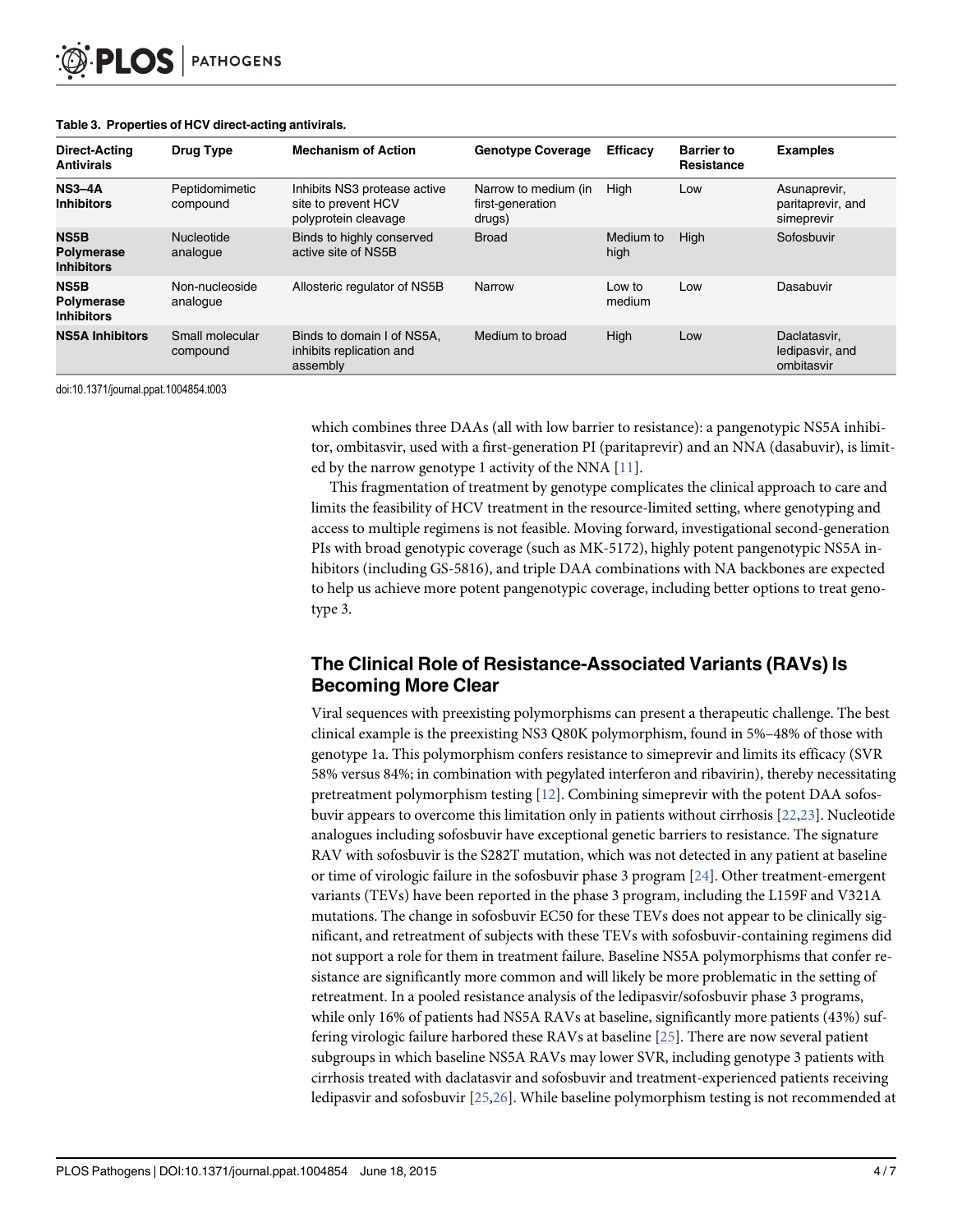<span id="page-4-0"></span>this time because of the overall high SVR  $(>90\%)$ , it may become more relevant in the setting of retreatment. The first retreatment study of prior NS5A failures confirmed that evidence of NS5A RAVs at time of retreatment confers greater risk of relapse [\[27\]](#page-6-0).

The ability of HCV to develop de novo resistance to antiviral drugs is quite high. HCV replicates as a quasispecies; therefore, RAVs can preexist within the viral population at baseline and emerge as the dominant species during treatment. The high mutability of HCV has to do with the high error-prone nature of the HCV RNA-dependent RNA polymerase and large viral populations [\[28](#page-6-0)]. In fact, it has been predicted that in a single day, HCV can generate genomes with all possible single and double nucleotide changes, and as long as these genomes maintain fitness, they could confer antiviral resistance [[28](#page-6-0)]. This same model predicted that combination DAA regimens would require a genetic barrier of four or more resistance mutations to achieve clinical efficacy.

Each class of DAAs can select for RAVs; however, the genetic barriers and fitness of these RAVs varies. NAs inherently have high barriers to resistance, because they directly target the conserved polymerase active site and resistant variants have low fitness [[28](#page-6-0)]. On the other hand, NS5A inhibitors, PIs, and NNAs all have low barriers to resistance, with single amino acid substitutions conferring high-level resistance. In the minority of patients who suffer virologic failure during DAA combination therapy, dual and triple RAVs are being reported [\[10](#page-5-0)–[13\]](#page-5-0).

What happens to RAVs after the cessation of treatment? This depends on the fitness of those variants. For first-generation PIs, a recent report of long-term follow-up of patients treated with boceprevir (first-generation NS3–NS4A PI) found that after 3 years, 27% of patients still had RAVs and that the median time for all RAVs to become undetectable was 1.11 years [\[29](#page-6-0)]. This carries important clinical implications for retreatment decisions in a patient with RAVs. For example, NS5A RAVs exhibit more replicative fitness and can persist for >96 weeks [\[30](#page-6-0)]. Early retreatment studies suggest this will impact success of retreatment and thus significantly limit options for patients with NS5A RAVs for the foreseeable future [\[27\]](#page-6-0).

## Even with Highly Effective DAA Combination Therapies, Some Historic Baseline Predictors of SVR Remain

One of the greatest surprises thus far in the new era of treating HCV is that some of the same factors that predicted response to interferon therapies still play a role in DAA response rates. Although SVR rates are high across all subgroups, recent pooled multivariable analyses of phase 3 trials provide some granularity on treatment response. While these predictors may vary across regimens, higher rates of relapse are being reported in patients based on genotype subtype, presence of cirrhosis (in particular those with prior treatment failure), IL28B TT genotype, sex, race, and higher baseline HCV RNA [[31,32](#page-6-0)]. Based on the presence or absence of these predictors, some patients may achieve SVR with 8 weeks of therapy, while others require 24 weeks. Moving forward, these "difficult-to-treat" populations should be targeted for innovative approaches to therapy so that no patient is left without a chance of cure.

## Our Greatest Challenge Just Might Be of Our Own Making

Direct-acting antivirals for HCV are likely to be heralded as one of medicine's greatest advancements. The possibility of eradicating HCV from the globe seems within arm's reach. With SVR pushing 100% for many HCV-infected populations and ongoing studies pushing the limits of treatment to just 6 weeks with triple DAA combinations, there is much reason for hope. Yet, the unfortunate reality is that because of the high cost of these medications, many patients will be denied coverage and the opportunity for cure. Many payers are only providing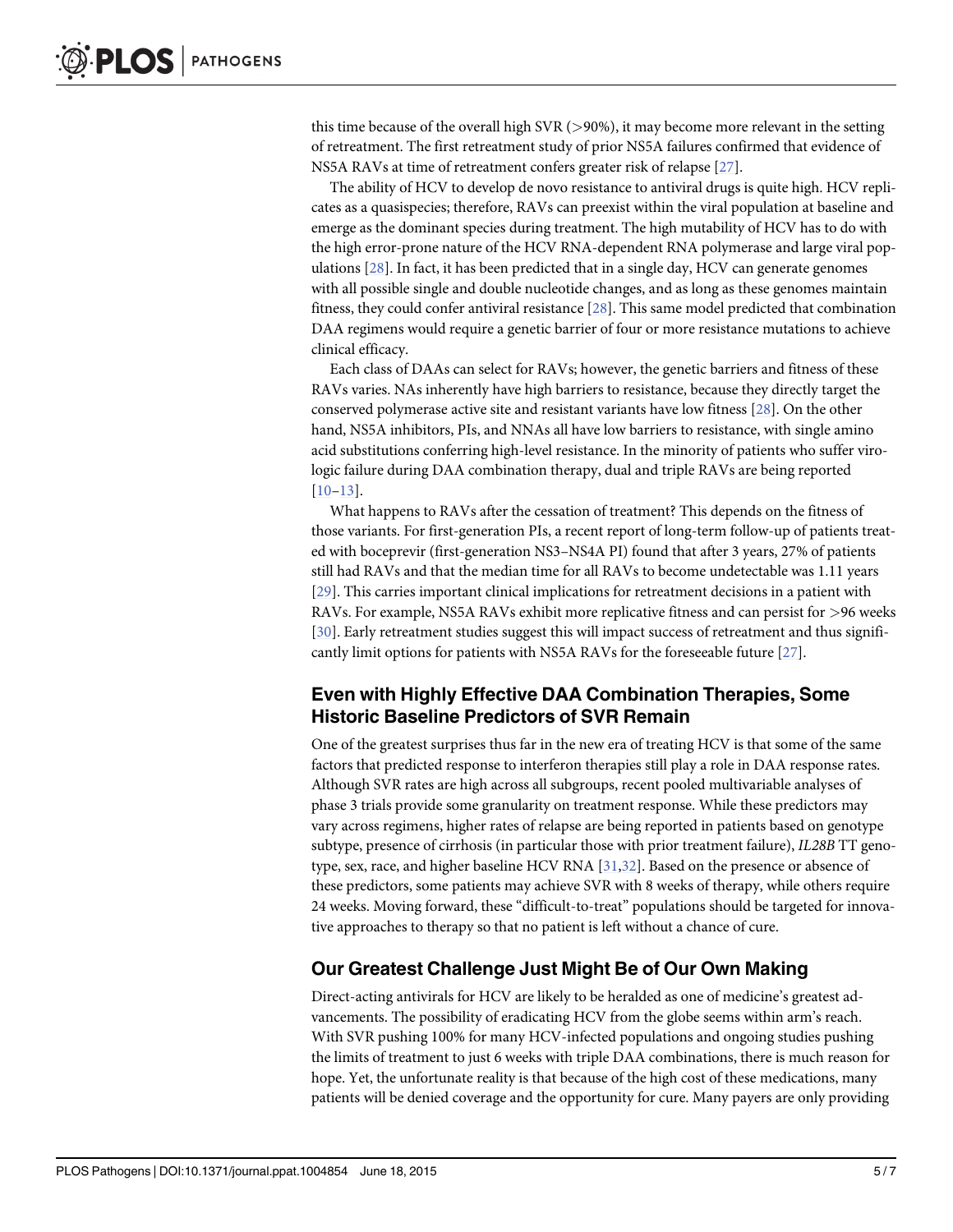<span id="page-5-0"></span>coverage to those patients with the highest stages of fibrosis. Is there another precedent in medicine in which we don't treat a curable transmissible disease? The recent exclusivity agreements between Express Scripts and AbbVie and CVS/Caremark and Gilead mark a new era in the battle against HCV, although in this case we seem to be battling against ourselves. We should carefully consider the consequences of pricing and such relationships, as much of this has overshadowed the bright light of medical innovation—what a shame.

## **References**

- [1.](#page-0-0) Mohd Hanafiah K, Groeger J, Flaxman AD, Wiersma ST. Global epidemiology of hepatitis C virus infection: new estimates of age-specific antibody to HCV seroprevalence. Hepatology. 2013; 57: 1333–1342. doi: [10.1002/hep.26141](http://dx.doi.org/10.1002/hep.26141) PMID: [23172780](http://www.ncbi.nlm.nih.gov/pubmed/23172780)
- [2.](#page-0-0) Lozano R, Naghavi M, Foreman K, Lim S, Shibuya K, et al. Global and regional mortality from 235 causes of death for 20 age groups in 1990 and 2010: a systematic analysis for the Global Burden of Disease Study 2010. Lancet 2012; 380: 2095–128. doi: [10.1016/S0140-6736\(12\)61728-0](http://dx.doi.org/10.1016/S0140-6736(12)61728-0) PMID: [23245604](http://www.ncbi.nlm.nih.gov/pubmed/23245604)
- [3.](#page-0-0) Mallet V, Gilgenkrantz H, Serpaggi J, Verkarre V, Vallet-Pichard et al. Brief Communication: The Relationship of Regression of Cirrhosis to Outcome in Chronic Hepatitis C. Annals Int Med. 2008; 149: 399–403. PMID: [18794559](http://www.ncbi.nlm.nih.gov/pubmed/18794559)
- [4.](#page-0-0) McHutchison JG, Lawitz EJ, Shiffman ML, Muir AJ, Galler GW, et al. Peginterferon Alfa-2b or Alfa-2a with Ribavirin for Treatment of Hepatitis C Infection. New Engl J Med. 2009; 361: 580–93. doi: [10.1056/](http://dx.doi.org/10.1056/NEJMoa0808010) [NEJMoa0808010](http://dx.doi.org/10.1056/NEJMoa0808010) PMID: [19625712](http://www.ncbi.nlm.nih.gov/pubmed/19625712)
- [5.](#page-0-0) Kumada H, Suzuki Y, Ikeda K, Toyota J, Karino Y, et al. Daclatasvir plus asunaprevir for chronic HCV genotype 1b infection. Hepatology 2014; 59:2083–91. doi: [10.1002/hep.27113](http://dx.doi.org/10.1002/hep.27113) PMID: [24604476](http://www.ncbi.nlm.nih.gov/pubmed/24604476)
- [6.](#page-1-0) Manns M, Pol S, Jacobson IM, Marcellin P, Gordon SC, et al. All-oral daclatasvir plus asunaprevir for hepatitis C virus genotype 1b: a multinational, phase 3, multicohort study. Lancet 2014; 384:1597–605. doi: [10.1016/S0140-6736\(14\)61059-X](http://dx.doi.org/10.1016/S0140-6736(14)61059-X) PMID: [25078304](http://www.ncbi.nlm.nih.gov/pubmed/25078304)
- [7.](#page-1-0) Wyles D, Ruane P, Sulkowski M, Dieterich D, Luetkemeyer AF, et al. Daclatasvir in Combination with Sofosbuvir for HIV/HCV Coinfection: ALLY-2 Study. [Abstract 151LB] Conference on Retroviruses and Opportunistic Infections (CROI). February 23–26; Seattle, WA.
- [8.](#page-2-0) Nelson DR, Cooper JN, Lalezari JP et al. All-oral 12-week treatment with daclatasvir (DCV) and sofosbuvir (SOF) in patients infected with hepatitis C virus genotype 3 infection: ALLY-3 phase 3 study. Hepatology 2015; 61:1127–35. doi: [10.1002/hep.27726](http://dx.doi.org/10.1002/hep.27726) PMID: [25614962](http://www.ncbi.nlm.nih.gov/pubmed/25614962)
- [9.](#page-1-0) Sulkowski MS, Gardiner DF, Rodriguez-Torres M, Reddy KR, Hassanein T, et al. Daclatasvir plus Sofosbuvir for Previously Treated or Untreated Chronic HCV Infection. New Engl J Med. 2014; 370: 211–221. doi: [10.1056/NEJMoa1306218](http://dx.doi.org/10.1056/NEJMoa1306218) PMID: [24428467](http://www.ncbi.nlm.nih.gov/pubmed/24428467)
- [10.](#page-1-0) Harvoni [package insert]. Gilead Sciences, Inc., Foster City, CA; 2014.
- [11.](#page-1-0) Pak Viekira [package insert]. AbbVie, Inc., North Chicago, IL; 2014.
- [12.](#page-1-0) Olysio [package insert]. Janssen Therapeutics, Titusville, NJ; 2013.
- [13.](#page-0-0) Sovaldi [package insert]. Gilead Sciences, Inc., Foster City, CA; 2013.
- [14.](#page-0-0) Sulkowski MS, Naggie S, Lalezari J, Fessel WJ, Mounzer K, et al. Sofosbuvir and Ribavirin for Hepatitis C in Patients with HIV Coinfection. JAMA. 2014; 312: 353–361. doi: [10.1001/jama.2014.7734](http://dx.doi.org/10.1001/jama.2014.7734) PMID: [25038354](http://www.ncbi.nlm.nih.gov/pubmed/25038354)
- [15.](#page-1-0) Flamm SL, Everson GT, Charlton M, Denning JM, Arterburn S, et al. Ledipasvir/sofosbuvir with ribavirin for the treatment of HCV in patients with decompensated cirrhosis: preliminary results of a prospective, multicenter study. 65th Annual Meeting of the American Association for the Study of Liver Diseases (AASLD). November 1–5, 2014; Boston, MA.
- [16.](#page-0-0) Reddy KR, Everson GT, Flamm SL, Denning JM, Arterburn S, et al. Ledipasvir/sofosbuvir with ribavirin for the treatment of HCV in patients with post transplant recurrence: preliminary results of a prospective, multicenter study. [Abstract 8.] 65th Annual Meeting of the American Association for the Study of Liver Diseases (AASLD). November 7–11, 2014; Boston, MA.
- [17.](#page-0-0) Lo Re V, Kallan MJ, Tate JP, et al. Hepatic decompensation in antiretroviral-treated patients co-infected with HIV and hepatitis C virus compared with hepatitis C virus-monoinfected patients: a cohort study. Ann Intern Med. 2014; 160:369-79. doi: [10.7326/M13-1829](http://dx.doi.org/10.7326/M13-1829) PMID: [24723077](http://www.ncbi.nlm.nih.gov/pubmed/24723077)
- [18.](#page-0-0) Chung RT, Andersen J, Volberding P, Robbins GK, Liu T, et al. Peginterferon Alfa-2a plus Ribavirin versus Interferon Alfa-2a plus Ribavirin for Chronic Hepatitis C in HIV-Coinfected Persons. N Engl J Med. 2004; 351: 451–9. PMID: [15282352](http://www.ncbi.nlm.nih.gov/pubmed/15282352)